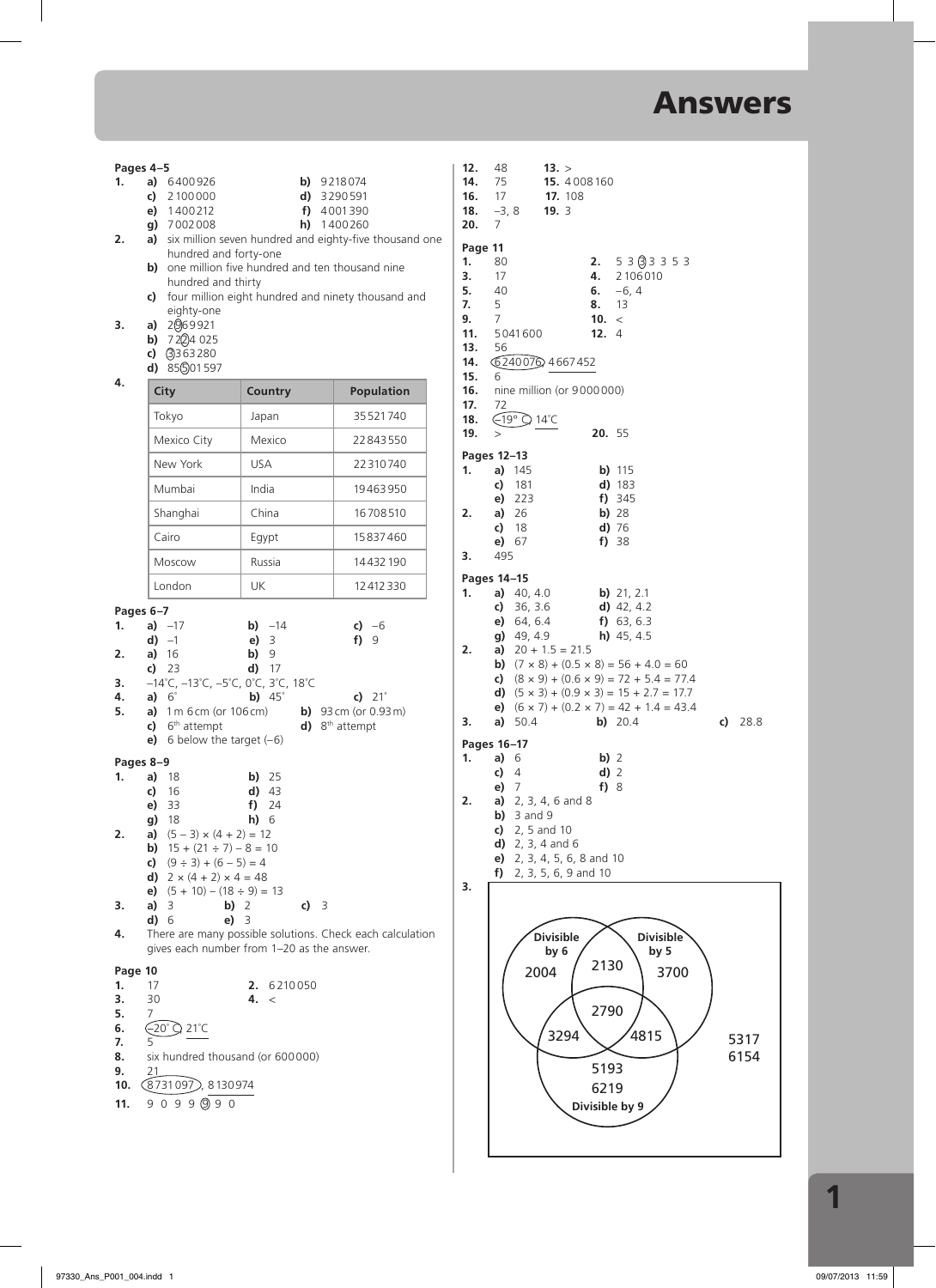| Page 18    |                                                  |                                                             |
|------------|--------------------------------------------------|-------------------------------------------------------------|
| 1.         | 35, 3.5                                          | 91<br>2.                                                    |
| 3.         | 432                                              | 4.<br>145                                                   |
| 5.         | £10.80                                           | 6.<br>Yes                                                   |
| 7.<br>9.   | 1.8<br>57                                        | 8.<br>2<br>10.<br>235                                       |
| 11.        | 543                                              | 12.<br>31.2                                                 |
| 13.        | 6, 9                                             | 14.<br>146                                                  |
| 15.        | 7.2                                              | 16.<br>37p                                                  |
| 17.        | 60                                               | 18.<br>2055 and 2058                                        |
| 19.        | 237                                              | 20. 40.2                                                    |
| Page 19    |                                                  |                                                             |
| 1.         | 242                                              | 2.<br>149 cm                                                |
| 3.         | 32, 3.2                                          | 4.<br>40 and 45                                             |
| 5.         | 1.5                                              | 6.<br>4, 8                                                  |
| 7.         | 81                                               | 8.<br>No                                                    |
| 9.         | £5.40                                            | 10.<br>169                                                  |
| 11.        | 32                                               | 12.<br>8.1                                                  |
| 13.<br>15. | 708<br>6248 and 6252                             | 14.<br>226<br>16.<br>14.4                                   |
| 17.        | 84p                                              | 18.<br>2                                                    |
| 19.        | 174                                              | 20.<br>68.4                                                 |
|            |                                                  |                                                             |
|            | Pages 20-21                                      |                                                             |
| 1.         | 15, 30, 45, 60, 75, 90<br>a)<br>30, 60, 90<br>b) |                                                             |
|            | c)<br>36, 72                                     |                                                             |
|            | d)                                               | 10, 20, 30, 40, 50, 60, 70, 80, 90                          |
| 2.         | 15<br>a)                                         | b)<br>30                                                    |
|            | c)<br>36                                         | d)<br>10                                                    |
| 3.         | a)<br>24                                         | b)<br>45                                                    |
|            | c)<br>30                                         | 36<br>d)                                                    |
|            | e)<br>60                                         | 24<br>f)                                                    |
| 4.         | a)<br>b)<br>$(1, 27)$ $(3, 9)$                   | $(1, 48)$ $(2, 24)$ $(3, 16)$ $(4, 12)$ $(6, 8)$            |
|            | c)<br>$(1, 45)$ $(3, 15)$ $(5, 9)$               |                                                             |
|            | d)                                               | $(1, 36)$ $(2, 18)$ $(3, 12)$ $(4, 9)$ $(6, 6)$             |
|            | $(1, 30)$ $(2, 15)$ $(3, 10)$ $(5, 6)$<br>e)     |                                                             |
|            | $(1, 42)$ $(2, 21)$ $(3, 14)$ $(6, 7)$<br>f)     |                                                             |
| 5.         | 1, 2, 3, 6<br>a)                                 | 1, 3, 9<br>b)                                               |
|            | 1, 2, 3, 6<br>c)                                 | 1, 2, 3, 6<br>d)                                            |
|            | 1, 3, 5, 15<br>e)                                | 1, 3, 9<br>f)                                               |
|            | 1, 2, 3, 6)<br>g)                                |                                                             |
|            | Pages 22–23                                      |                                                             |
| 1.         | 9<br>a)                                          | 100<br>b)                                                   |
|            | c)<br>16                                         | d)<br>36<br>f)                                              |
|            | e)<br>4<br>25<br>g)                              | 144<br>h)<br>-49                                            |
|            | i)<br>64                                         | j)<br>1                                                     |
|            | k)<br>81                                         | I)<br>121                                                   |
| 2.         | odd                                              |                                                             |
| 3.         | a)                                               | Check all the numbers have been crossed out except          |
|            | those listed in <b>b)</b> .                      |                                                             |
|            | b)                                               | 2, 3, 5, 7, 11, 13, 17, 19, 23, 29, 31, 37, 41, 43, 47, 53, |
|            |                                                  | 59, 61, 67, 71, 73, 79, 83, 89, 97                          |
|            | C)                                               | Each number only has two factors, 1 and itself.             |
|            | Pages 24-25                                      |                                                             |
| 1.         | a)<br>21, 27                                     | the rule is $+6$                                            |
|            | b)<br>35, 46                                     | the rule is $+11$                                           |
|            | $-19, -28$<br>C)<br>d)<br>$5, -45$               | the rule is $-9$<br>the rule is $-50$                       |
|            | 4.45, 4.65<br>e)                                 | the rule is $+0.2$                                          |
| 2.         | 10, $2n$<br>a)                                   |                                                             |
|            | b)<br>$13, 2n + 3$                               |                                                             |
|            | c)<br>$1, n-4$                                   |                                                             |
|            | d)<br>13, $3n - 2$                               |                                                             |
| 3.         | a)<br>60                                         |                                                             |
|            | b)<br>63                                         |                                                             |
|            | c)<br>26<br>d)<br>88                             |                                                             |
|            |                                                  |                                                             |

Page 26 1.  $(4, 8)$ 2. 72, 36 4.  $43$ <br>6. 25<br>8. 0 25  $3.$  $5.$ 28  $7.$  $-12$ 72,48 10. 36 9. 11.  $1, 3, 7, 21$ <br>13.  $7.1$ <br>15. 23 12.  $+0.4$ 14. 64 16. 15 17.  $3n$ 18. 121 19.  $1, 3, 9$  $20.12$ Page 27  $1. 60, 36$  $2.9$ 4.  $49$ <br>
6. 29<br>
8. 84, 42  $3. 17$  $5.$ 15  $\overline{7}$ .  $(6, 7)$ 9.  $-5$ 10.  $-13$ 11.  $81$  $12.11$ **13.**  $2n + 1$ <br>**15.** 100 **14.**  $1, 2, 7, 14$ <br>**16.**  $+30$ 17. 516 18. 144 19. 20 **20.** 1, 2, 4 Pages 28-29  $b)$  16 1. a)  $6$  $\overrightarrow{d}$  3  $c)$  1  $e) 5$  $f)$  16  $h)$  10 g) 54  $\overline{1}$  9 j) 80  $k)$  8  $I)$  7 b) < c) <<br>f) > g) >  $2.$ a)  $\langle$  $d) <$ e)  $>$  $h) <$ a) melons b) James<br>c) cup d) non-fiction  $3.$ Pages 30-31 **1. a)** 18, 56, 80, 60 **b)** 32, 28, 84, 200<br>**c)** 27, 69, 135, 81 d)  $63, 21, 77, 49$  $2.$ a)  $2\frac{2}{3}$ **b)**  $2\frac{2}{5}$ c)  $2\frac{1}{2}$  (or  $2\frac{2}{4}$ ) **d)**  $6\frac{1}{2}$ <br>**e)**  $1\frac{1}{2}$ **f)**  $3\frac{1}{3}$  $3.$  $a)$   $f12$  $b)$  18  $c)$  160 m  $d)$  0.9 kg (or 900 g) e)  $20$ **a)**  $\frac{3}{4}$  of 4.4 kg 4. **b)**  $\frac{7}{10}$  of 4 kg c)  $\frac{3}{5}$  of 4.5 kg **d)**  $\frac{3}{4}$  of 1.2 kg Pages 32-33 b)  $1\frac{1}{10}$ <br>d)  $3\frac{19}{20}$ <br>f)  $4\frac{39}{40}$ <br>b)  $3\frac{1}{9}$ <br>d)  $2\frac{13}{24}$ <br>f)  $3\frac{7}{20}$ <br>d)  $3\frac{7}{15}$ <br>f) 3 1. a)  $2\frac{7}{8}$ **a**)  $2\frac{1}{8}$ <br> **c**)  $1\frac{3}{15}$ <br> **e**)  $1\frac{3}{20}$ <br> **a**)  $2\frac{1}{2}$ <br> **c**)  $1\frac{13}{5}$ <br> **a**)  $2\frac{1}{20}$ <br> **a**)  $2\frac{1}{20}$ <br> **d**)  $3\frac{2}{40}$ <br> **e**)  $1\frac{1}{4}$  $2.$  $3.$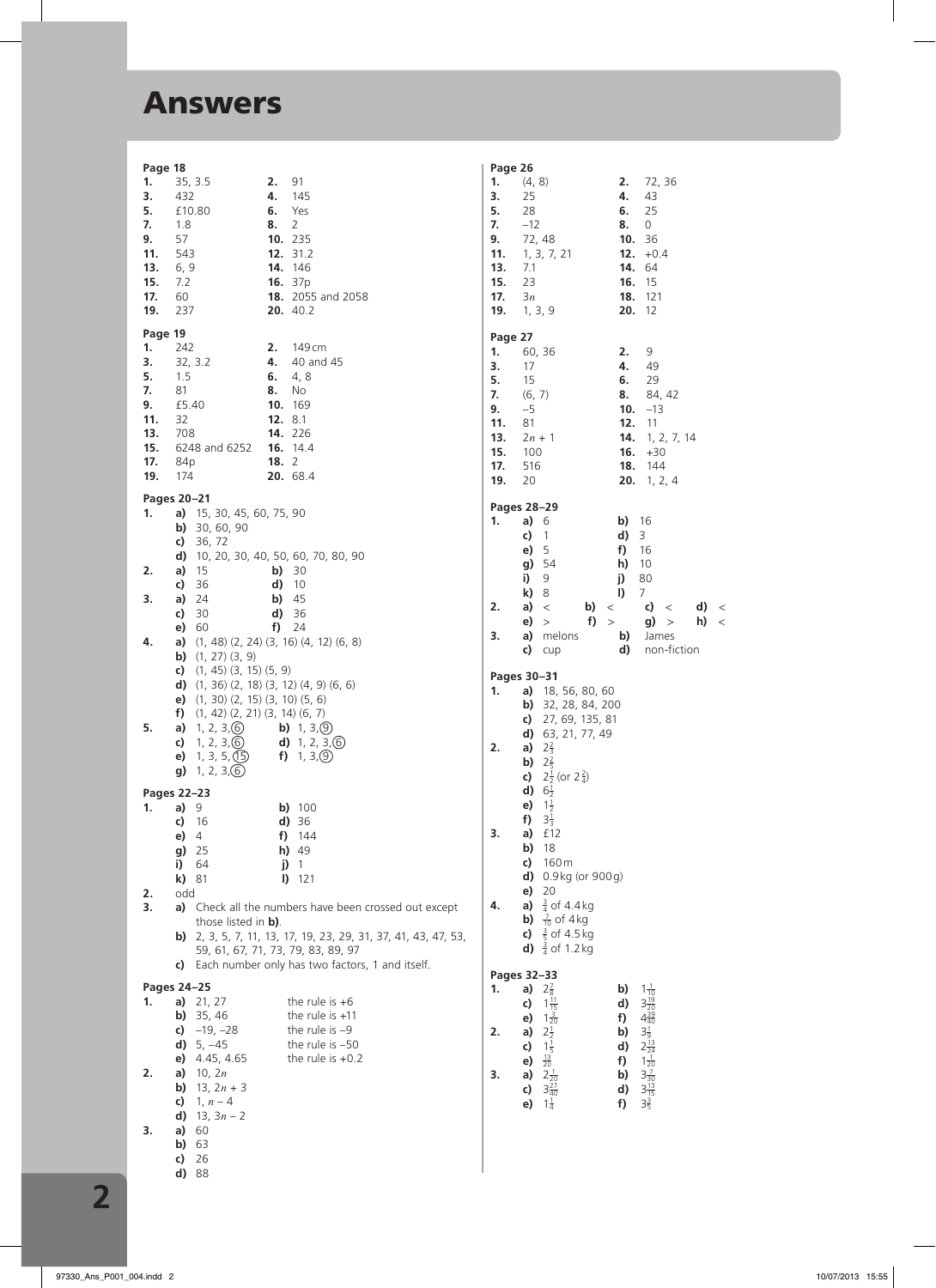| 4.                                                                       |                                                                                                                                                                       | $\frac{1}{3} + \frac{1}{6} = \frac{1}{2}$<br>$\frac{3}{10} + \frac{1}{5} = \frac{1}{2}$<br>$\frac{3}{8} + \frac{1}{4} = \frac{5}{8}$                                                                                                                                                                                                                                                                                                                                                                                                                                                                                                       |                                           |                                                                                                                                                                                                                                                                                  |
|--------------------------------------------------------------------------|-----------------------------------------------------------------------------------------------------------------------------------------------------------------------|--------------------------------------------------------------------------------------------------------------------------------------------------------------------------------------------------------------------------------------------------------------------------------------------------------------------------------------------------------------------------------------------------------------------------------------------------------------------------------------------------------------------------------------------------------------------------------------------------------------------------------------------|-------------------------------------------|----------------------------------------------------------------------------------------------------------------------------------------------------------------------------------------------------------------------------------------------------------------------------------|
| Page 34<br>1.<br>3.<br>5.<br>7.<br>9.<br>11.<br>13.<br>15.<br>17.<br>19. | $\frac{6}{15}$ , $\frac{6}{16}$<br>60<br>$3\frac{1}{8}$<br>$4\frac{39}{40}$<br>$\frac{25}{35}$ , $\frac{12}{16}$<br>$1\frac{1}{6}$<br>36<br>$\,>$<br>$\frac{3}{10}$ m | $\frac{3}{10}$ of 5 kg                                                                                                                                                                                                                                                                                                                                                                                                                                                                                                                                                                                                                     | 2.<br>4.<br>6.<br>8.<br>10.<br>14.<br>16. | Tuesday<br>$\,<$<br>$\frac{3}{4}$ of 4.8 km<br>14<br>$\frac{5}{9} < \frac{4}{7} < \frac{2}{3}$<br>12. $2\frac{3}{20}$<br>27<br>$4\frac{4}{5}$<br>18. $3\frac{43}{60}$<br><b>20.</b> $\frac{9}{10}$ of the cake                                                                   |
| Page 35                                                                  |                                                                                                                                                                       |                                                                                                                                                                                                                                                                                                                                                                                                                                                                                                                                                                                                                                            |                                           |                                                                                                                                                                                                                                                                                  |
| 1.<br>3.<br>5.<br>7.<br>9.<br>11.<br>13.<br>15.<br>17.<br>19.            | 120<br>$\frac{10}{14}$ , $\frac{24}{30}$<br>$3\frac{1}{6}$<br>$2\frac{11}{40}$<br>$\,>$<br>13<br>$1\frac{11}{45}$                                                     | $\frac{2}{3}$ of 1.8 kg<br>$\frac{16}{40}$ , $\frac{15}{24}$<br>$5\frac{5}{7}$                                                                                                                                                                                                                                                                                                                                                                                                                                                                                                                                                             | 2.<br>4.<br>6.<br>8.<br>12.               | $3\frac{17}{30}$<br>$\frac{3}{4} < \frac{7}{9} < \frac{5}{6}$<br>45<br>><br><b>10.</b> blue<br>$\overline{4}$<br>14. 44<br><b>16.</b> $\frac{7}{8}$ of the pizza<br><b>18.</b> $\frac{5}{6}$ of 5.4 m<br><b>20.</b> $4\frac{7}{20}$                                              |
| Pages 36-37                                                              |                                                                                                                                                                       |                                                                                                                                                                                                                                                                                                                                                                                                                                                                                                                                                                                                                                            |                                           |                                                                                                                                                                                                                                                                                  |
| 1.<br>2.<br>3.<br>4.                                                     | c)<br>a)<br>c)<br>e)<br>g)<br>i)<br>g)<br>i)<br>a)<br>b)<br>c)<br>d)                                                                                                  | a) $0.7$<br>0.4<br>e) 0.5<br>g) 0.45<br>i) 0.33<br>$\frac{1}{2}$ $\frac{7}{10}$ $\frac{2}{5}$ $\frac{4}{25}$ $\frac{17}{20}$<br><b>a)</b> $4\frac{2}{10} = 4.2$<br><b>c)</b> $3\frac{8}{10} = 3.8$<br><b>e)</b> $4\frac{5}{10} = 4.5$<br>$5\frac{78}{100} = 5.78$ <b>h)</b> $10\frac{6}{100} = 10.06$<br>$6\frac{35}{100} = 6.35$ <b>j)</b> $2\frac{5}{100} = 2.05$<br>$\frac{7}{100}$ , $\frac{3}{10}$ , $\frac{37}{100}$ , $\frac{7}{10}$<br>$\frac{41}{100}$ , $\frac{1}{2}$ , $\frac{3}{5}$ , $\frac{7}{10}$<br>$\frac{1}{50}$ , $\frac{2}{25}$ , $\frac{14}{50}$ , $\frac{4}{5}$<br>$\frac{29}{50}$ , $\frac{18}{25}$ , $\frac{3}{4}$ | b) 0.9<br>d)                              | 0.8<br>f) 0.75<br>h) 0.08<br>j) 0.09<br><b>b)</b><br><b>d)</b> $\frac{3}{10}$<br><b>f)</b> $\frac{21}{52}$<br><b>h)</b> $\frac{22}{30}$<br><b>b)</b> $\frac{2}{25}$<br><b>b)</b> $9\frac{4}{10}$ = 9.4<br><b>d)</b> $11\frac{6}{10} = 11.6$<br><b>f)</b> $3\frac{4}{100} = 3.04$ |
| Pages 38-39                                                              |                                                                                                                                                                       |                                                                                                                                                                                                                                                                                                                                                                                                                                                                                                                                                                                                                                            |                                           |                                                                                                                                                                                                                                                                                  |
| 1.                                                                       | a)<br>b)<br>c)<br>d)<br>e)<br>f)<br>g)<br>h)                                                                                                                          | $\frac{1}{2}$ = 0.5 = 50%<br>$\frac{1}{4}$ = 0.25 = 25%<br>$\frac{1}{5}$ = 0.2 = 20%<br>$\frac{2}{5}$ = 0.4 = 40%<br>$\frac{17}{50}$ = 0.34 = 34%<br>$\frac{7}{10}$ = 0.7 = 70%<br>$\frac{7}{100}$ = 0.07 = 7%<br>$\frac{11}{25}$ = 0.44 = 44%                                                                                                                                                                                                                                                                                                                                                                                             |                                           |                                                                                                                                                                                                                                                                                  |
| 2.                                                                       | a)<br>c)                                                                                                                                                              |                                                                                                                                                                                                                                                                                                                                                                                                                                                                                                                                                                                                                                            | b)<br>d)                                  |                                                                                                                                                                                                                                                                                  |
|                                                                          | e)                                                                                                                                                                    | $\frac{4}{5}$ $\frac{3}{5}$ $\frac{7}{20}$                                                                                                                                                                                                                                                                                                                                                                                                                                                                                                                                                                                                 | f)                                        | $\frac{13}{25}$ $\frac{17}{50}$ $\frac{13}{20}$                                                                                                                                                                                                                                  |
|                                                                          | g)                                                                                                                                                                    | $\frac{1}{50}$                                                                                                                                                                                                                                                                                                                                                                                                                                                                                                                                                                                                                             | h)                                        | $\frac{49}{50}$                                                                                                                                                                                                                                                                  |
| з.                                                                       | a)<br>c)                                                                                                                                                              | 70%<br>80%                                                                                                                                                                                                                                                                                                                                                                                                                                                                                                                                                                                                                                 | b)<br>d)                                  | 75%<br>90%                                                                                                                                                                                                                                                                       |
|                                                                          | e)                                                                                                                                                                    | 60%                                                                                                                                                                                                                                                                                                                                                                                                                                                                                                                                                                                                                                        | f)                                        | 79%                                                                                                                                                                                                                                                                              |
| 4.                                                                       | a)<br>b)                                                                                                                                                              | <b>Beth</b><br>$\frac{45}{50}$ , $\frac{4}{5}$ , $\frac{79}{100}$ , $\frac{15}{20}$ , $\frac{7}{10}$ , $\frac{15}{25}$                                                                                                                                                                                                                                                                                                                                                                                                                                                                                                                     |                                           |                                                                                                                                                                                                                                                                                  |
| 5.                                                                       | a)                                                                                                                                                                    | $\frac{3}{4}$ blue, $\frac{3}{20}$ red, $\frac{1}{20}$ white, $\frac{1}{20}$ yellow                                                                                                                                                                                                                                                                                                                                                                                                                                                                                                                                                        |                                           |                                                                                                                                                                                                                                                                                  |
|                                                                          | b)                                                                                                                                                                    |                                                                                                                                                                                                                                                                                                                                                                                                                                                                                                                                                                                                                                            |                                           | $\frac{3}{5}$ blue, $\frac{3}{10}$ yellow, $\frac{2}{25}$ white, $\frac{1}{50}$ black                                                                                                                                                                                            |
|                                                                          | c)                                                                                                                                                                    | $\frac{11}{20}$ yellow, $\frac{1}{4}$ red, $\frac{9}{50}$ white, $\frac{1}{50}$ black                                                                                                                                                                                                                                                                                                                                                                                                                                                                                                                                                      |                                           |                                                                                                                                                                                                                                                                                  |

| Pages 40-41                                                   |                                                                                                                                                                                                                                                                                                                                                                                                                                                                                                                                                                                |                                                                                            |                                                                         |                                                                                                                                                                                                                                                                                            |                                                                                                                                   |            |  |  |  |  |  |
|---------------------------------------------------------------|--------------------------------------------------------------------------------------------------------------------------------------------------------------------------------------------------------------------------------------------------------------------------------------------------------------------------------------------------------------------------------------------------------------------------------------------------------------------------------------------------------------------------------------------------------------------------------|--------------------------------------------------------------------------------------------|-------------------------------------------------------------------------|--------------------------------------------------------------------------------------------------------------------------------------------------------------------------------------------------------------------------------------------------------------------------------------------|-----------------------------------------------------------------------------------------------------------------------------------|------------|--|--|--|--|--|
| 1.                                                            |                                                                                                                                                                                                                                                                                                                                                                                                                                                                                                                                                                                | What is?                                                                                   |                                                                         |                                                                                                                                                                                                                                                                                            |                                                                                                                                   |            |  |  |  |  |  |
|                                                               |                                                                                                                                                                                                                                                                                                                                                                                                                                                                                                                                                                                | 10% of<br>                                                                                 | $20%$ of<br>                                                            | 5% of<br>                                                                                                                                                                                                                                                                                  | 50% of<br>                                                                                                                        | 25% of<br> |  |  |  |  |  |
|                                                               | £20                                                                                                                                                                                                                                                                                                                                                                                                                                                                                                                                                                            | £2                                                                                         | £4                                                                      | £1                                                                                                                                                                                                                                                                                         | £10                                                                                                                               | £5         |  |  |  |  |  |
|                                                               | £60                                                                                                                                                                                                                                                                                                                                                                                                                                                                                                                                                                            | £6                                                                                         | £12                                                                     | £З                                                                                                                                                                                                                                                                                         | £30                                                                                                                               | £15        |  |  |  |  |  |
|                                                               | £50                                                                                                                                                                                                                                                                                                                                                                                                                                                                                                                                                                            | £5                                                                                         | £10                                                                     | £2.50                                                                                                                                                                                                                                                                                      | £25                                                                                                                               | £12.50     |  |  |  |  |  |
|                                                               | £24                                                                                                                                                                                                                                                                                                                                                                                                                                                                                                                                                                            | £2.40                                                                                      | £4.80                                                                   | £1.20                                                                                                                                                                                                                                                                                      | £12                                                                                                                               | £6         |  |  |  |  |  |
| 2.<br>3.                                                      | a) $f3, f9$<br>b)<br>£7, £28<br>c)<br>£2.50, £7.50<br>d)<br>£0.80, £0.40<br>f)<br>e) £0.60, £1.20<br>£4, £48<br>a) Amount off: £4; Sale price: £36<br>b) Amount off: £6; Sale price: £54<br>c)<br>Amount off: £14; Sale price: £56<br>d) Amount off: £10; Sale price: £15<br>Amount off: £4; Sale price: £76<br>e)                                                                                                                                                                                                                                                             |                                                                                            |                                                                         |                                                                                                                                                                                                                                                                                            |                                                                                                                                   |            |  |  |  |  |  |
| 1.<br>3.<br>5.<br>7.<br>9.<br>11.<br>13.<br>15.<br>17.<br>19. | Page 42<br>$\frac{3}{10}$ , $\frac{4}{5}$<br>$\left(\frac{72}{100}\right), \frac{2}{10}$<br>2.<br>0.2, 0.6<br>$0.5, 50\%$<br>4.<br>$\frac{2}{5}$ , $\frac{13}{50}$<br>$6\frac{8}{10}$ = 6.8, $7\frac{5}{10}$ = 7.5<br>6.<br>0.09, 9%<br>8.<br>£З<br>$\frac{17}{20}$ , $\frac{1}{4}$<br>10.<br>£40<br>0.4, 40%<br>0.25, 0.7<br>12.<br>$\frac{9}{25}, \frac{57}{100}$<br>$\frac{1}{20}, \frac{4}{25}$<br>14.<br>£4.50<br>£4<br>16.<br>$\left(\frac{4}{5}\right), \frac{8}{100}$<br>0.3, 0.09<br>18.<br>$1\frac{18}{100}$ = 1.18, $3\frac{55}{100}$ = 3.55<br>$0.55, 55\%$<br>20. |                                                                                            |                                                                         |                                                                                                                                                                                                                                                                                            |                                                                                                                                   |            |  |  |  |  |  |
| 1.<br>3.<br>5.<br>7.<br>9.<br>11.<br>13.<br>15.<br>17.<br>19. | Page 43<br>0.8, 0.4<br>$\frac{9}{10}$ , $\frac{9}{100}$<br>£27<br>£12<br>0.07, 7%<br>0.75, 75%<br>$\frac{1}{25}$ , $\frac{7}{25}$<br>£З                                                                                                                                                                                                                                                                                                                                                                                                                                        | 0.38, 38%<br>0.48, 48%                                                                     | 2.<br>4.<br>6.<br>12.<br>14.<br>16.<br>18.<br>20.                       | $\frac{9}{10}$ , $\frac{3}{5}$<br>0.25, 25%<br>$\frac{1}{5}$ , $\frac{29}{50}$<br><b>8.</b> 0.42, 0.6<br><b>10.</b> $2\frac{6}{10} = 2.6$ , $4\frac{2}{10} = 4.2$<br>0.9, 0.03<br>$\frac{7}{20}$ ,<br>$\frac{3}{4}$<br>$\frac{2}{5}$ , $\frac{4}{100}$<br>$\frac{9}{100}$ , $\frac{6}{25}$ | $4\frac{6}{100}$ = 4.06, $10\frac{4}{100}$ = 10.04                                                                                |            |  |  |  |  |  |
| 1.<br>2.<br>з.<br>4.                                          | Pages 44–45<br>a)<br>$\frac{7}{10}$<br>c)<br>e)<br>a)<br>d)<br>a)<br>a)<br>b)                                                                                                                                                                                                                                                                                                                                                                                                                                                                                                  | $\frac{1}{2}$ (or $\frac{3}{6}$ )<br>$\frac{3}{4}$ (or $\frac{6}{8}$ )<br>1:1<br>2:3<br>18 | b)<br>$rac{2}{5}$<br>d)<br>b)<br>e)<br>b)                               | $\frac{1}{2}$ (or $\frac{4}{8}$ )<br>1:1<br>c)<br>3:1<br>3:1<br>c)                                                                                                                                                                                                                         | 7:3<br>24<br>300g flour, 150g butter, 100g sugar, 50g chocolate chips<br>450g flour, 225g butter, 150g sugar, 75g chocolate chips |            |  |  |  |  |  |
| 1.<br>2.<br>з.                                                | Pages 46-47<br>a)<br>c)<br>e)<br>g)<br>a)<br>4<br>c)<br>4<br>e)<br>3<br>a)<br>c)<br>e)<br>2                                                                                                                                                                                                                                                                                                                                                                                                                                                                                    | $\Delta = 7$<br>$\bullet = 2$<br>$y = 24$<br>$n = 6$<br>31<br>160                          | b)<br>d)<br>f)<br>h)<br>b)<br>5<br>d)<br>9<br>f)<br>b)<br>5<br>d)<br>f) | $\triangleq 15$<br>$\triangle$ = 32<br>$b=5$<br>$t = 3$<br>10<br>49<br>54                                                                                                                                                                                                                  |                                                                                                                                   |            |  |  |  |  |  |